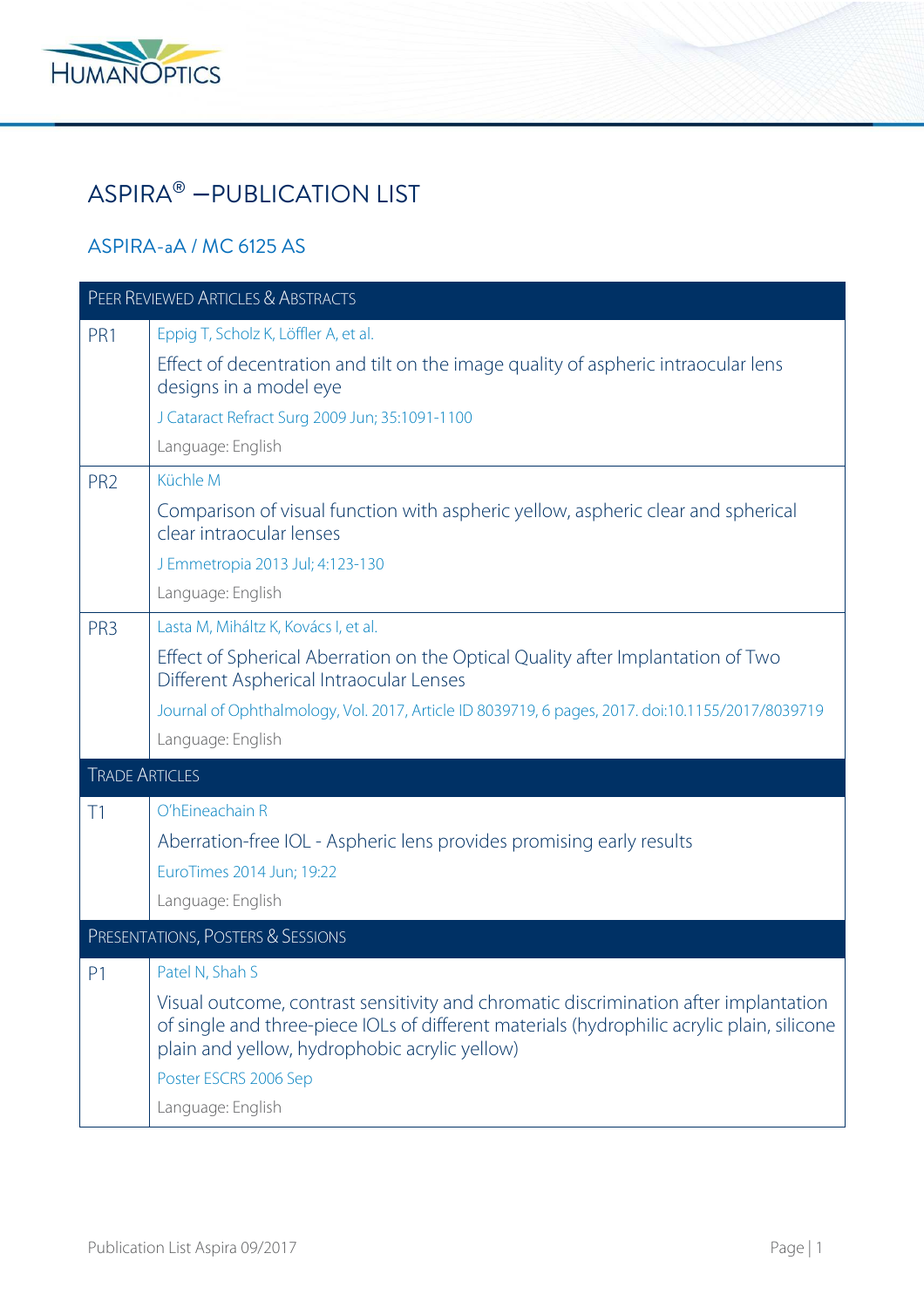

| P <sub>2</sub> | Wolter-Roessler M, Küchle M                                                                                                                                                                        |
|----------------|----------------------------------------------------------------------------------------------------------------------------------------------------------------------------------------------------|
|                | Ergebnisse einer prospektiven Studie zum Vergleich von Kunstlinsen<br>aberrationsfreier Optik (mit und ohne Blaufilter) mit Kunstlinsen sphärischer Optik                                          |
|                | Presentation DOC 2009 Jun                                                                                                                                                                          |
|                | Language: German                                                                                                                                                                                   |
| P <sub>3</sub> | Rajabi MT                                                                                                                                                                                          |
|                | Comparison of visual performance between two aspheric intraocular lenses; Dr<br>Schmidt MC 6125 AS and Akreos adapt AO: a randomized prospective study                                             |
|                | Presentation ESCRS 2009 Sep                                                                                                                                                                        |
|                | Language: English                                                                                                                                                                                  |
| P <sub>4</sub> | Wolter-Roessler M, Küchle M                                                                                                                                                                        |
|                | Results of a prospective study to evaluate the quality of vision with two aberration-<br>free aspheric intraocular lenses (with and without blue light filter) vs. a conventional<br>spherical IOL |
|                | Poster WOC 2010 Jun                                                                                                                                                                                |
|                | Language: English                                                                                                                                                                                  |
| P <sub>5</sub> | Borkenstein A, Borkenstein E                                                                                                                                                                       |
|                | "Power Is Nothing Without Control" Exakte Messung – Exakte IOL Eine Fallserie mit<br>der Aspira aA-Exacta                                                                                          |
|                | Poster DOC 2017 May                                                                                                                                                                                |
|                | Language: German                                                                                                                                                                                   |

## ASPIRA-aAY / MC 6125 AS-Y

| PEER REVIEWED ARTICLES & ABSTRACTS |                                                                                                              |
|------------------------------------|--------------------------------------------------------------------------------------------------------------|
| PR <sub>1</sub>                    | Küchle M                                                                                                     |
|                                    | Comparison of visual function with aspheric yellow, aspheric clear and spherical<br>clear intraocular lenses |
|                                    | J Emmetropia 2013 Jul; 4:123-130                                                                             |
|                                    | Language: English                                                                                            |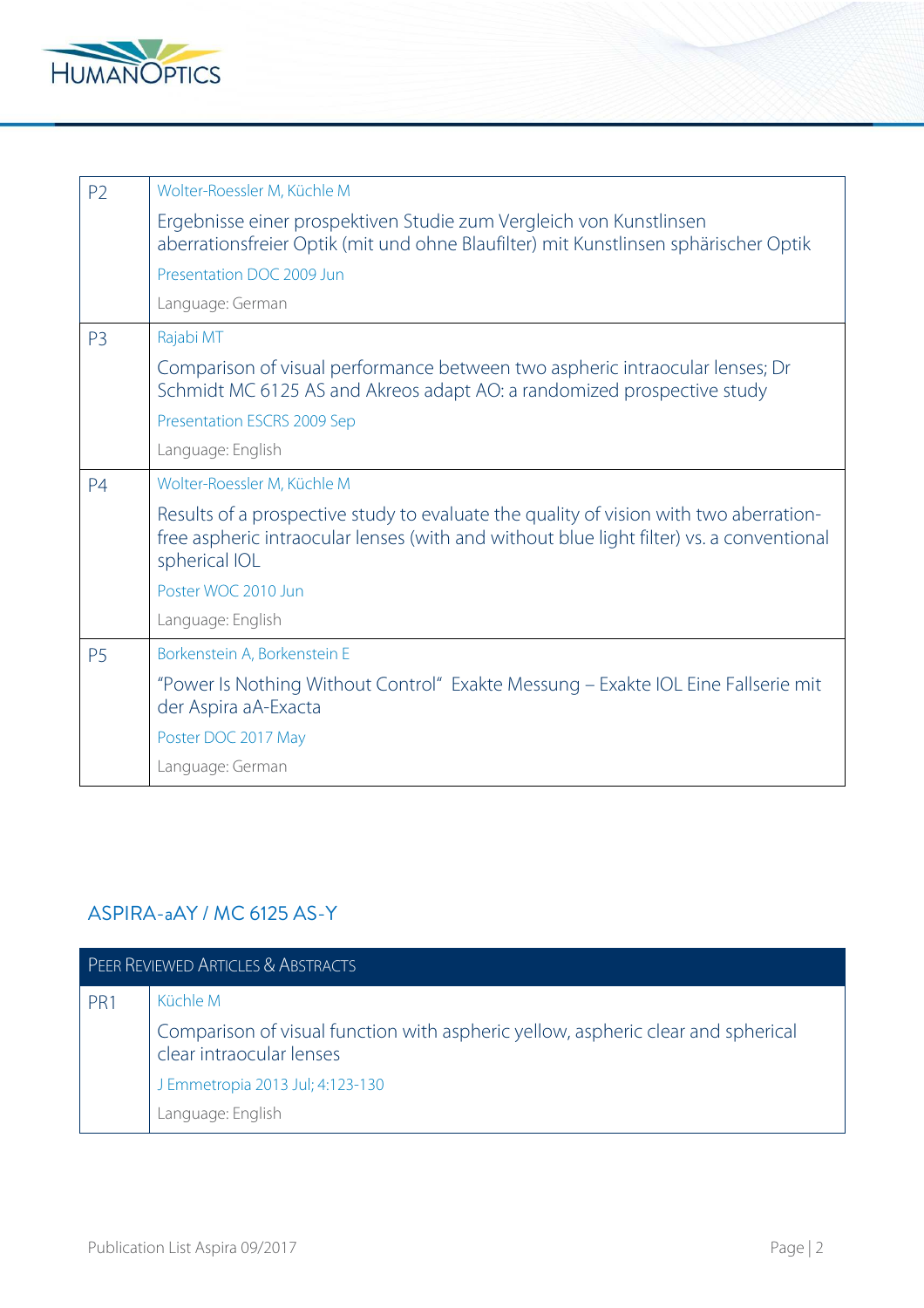

| PRESENTATIONS, POSTERS & SESSIONS |                                                                                                                                                                                                                                     |
|-----------------------------------|-------------------------------------------------------------------------------------------------------------------------------------------------------------------------------------------------------------------------------------|
| P <sub>1</sub>                    | Patel N, Shah S                                                                                                                                                                                                                     |
|                                   | Visual outcome, contrast sensitivity and chromatic discrimination after implantation<br>of single and three-piece IOLs of different materials (hydrophilic acrylic plain, silicone<br>plain and yellow, hydrophobic acrylic yellow) |
|                                   | Poster ESCRS 2006 Sep                                                                                                                                                                                                               |
|                                   | Language: English                                                                                                                                                                                                                   |
| P <sub>2</sub>                    | Patel N                                                                                                                                                                                                                             |
|                                   | Comparison of visual outcome, contrast sensitivity and chromatic discrimination<br>between hydrophilic acrylic yellow aspheric (AS Y ASP), hydrophobic acrylic yellow<br>aspheric (Acrysof IQ)                                      |
|                                   | Poster WOC 2008 Jun/Jul                                                                                                                                                                                                             |
|                                   | Language: English                                                                                                                                                                                                                   |
| P <sub>3</sub>                    | Wolter-Roessler M, Küchle M                                                                                                                                                                                                         |
|                                   | Ergebnisse einer prospektiven Studie zum Vergleich von Kunstlinsen<br>aberrationsfreier Optik (mit und ohne Blaufilter) mit Kunstlinsen sphärischer Optik                                                                           |
|                                   | Presentation DOC 2009 Jun                                                                                                                                                                                                           |
|                                   | Language: German                                                                                                                                                                                                                    |
| P <sub>4</sub>                    | Wolter-Roessler M, Küchle M                                                                                                                                                                                                         |
|                                   | Results of a prospective study to evaluate the quality of vision with two aberration-<br>free aspheric intraocular lenses (with and without blue light filter) vs. a conventional<br>spherical IOL                                  |
|                                   | Poster WOC 2010 Jun                                                                                                                                                                                                                 |
|                                   | Language: English                                                                                                                                                                                                                   |

#### ASPIRA-aXA

| <b>TRADE ARTICLES</b> |                                                                |
|-----------------------|----------------------------------------------------------------|
|                       | Becker E                                                       |
|                       | Die Antwort auf pseudophake Dysphotopsien                      |
|                       | Ophthalmologische Nachrichten 2017 May; DOC Kongressausgabe:24 |
|                       | Language: German                                               |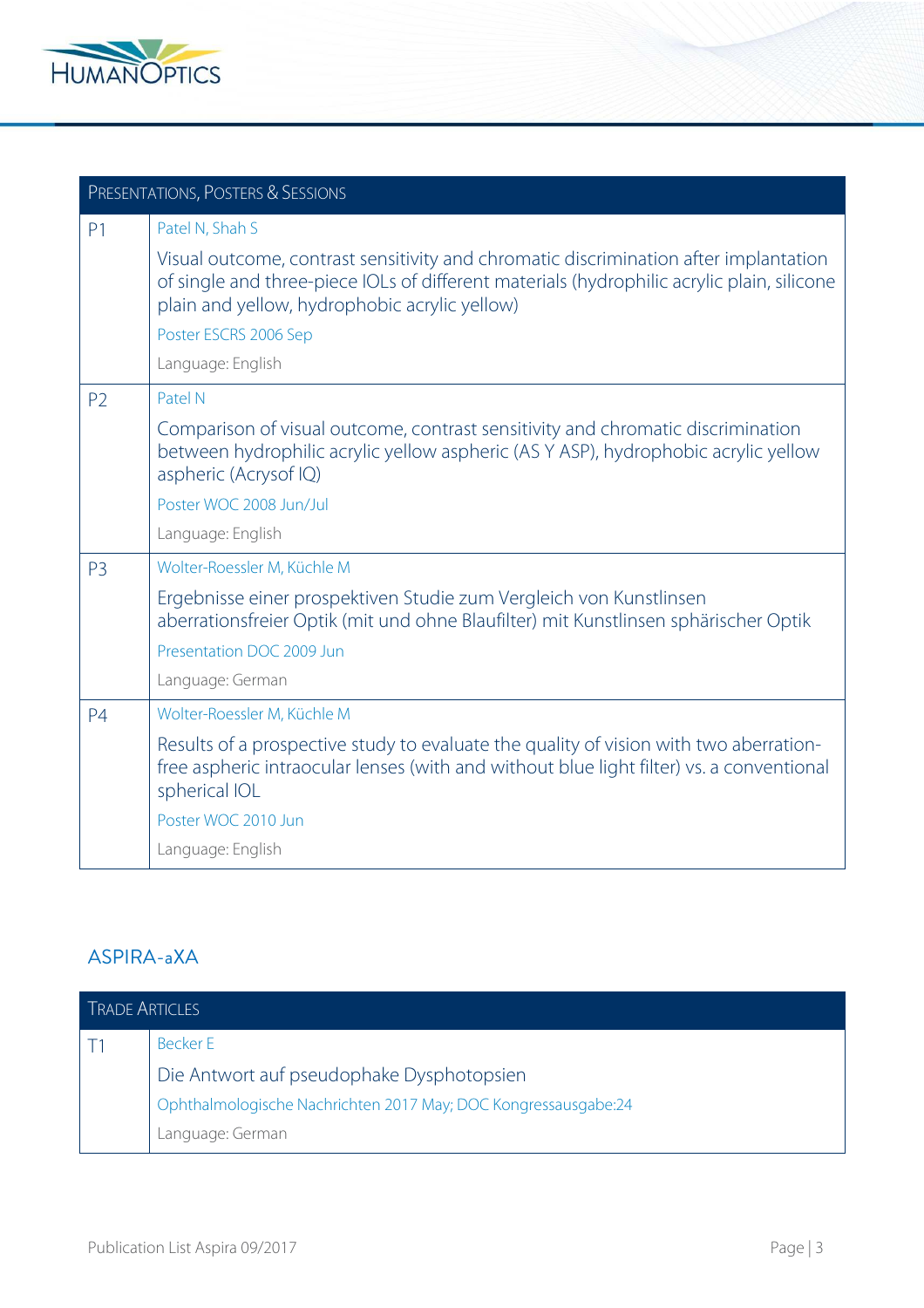

#### MC X11 ASP

| PEER REVIEWED ARTICLES & ABSTRACTS |                                                                                                                                                                                               |
|------------------------------------|-----------------------------------------------------------------------------------------------------------------------------------------------------------------------------------------------|
| PR1                                | Werner L, Tetz M, Feldmann I, et al.                                                                                                                                                          |
|                                    | Evaluating and defining the sharpness of intraocular lenses: Microedge structure of<br>commercially available square-edged hydrophilic lenses                                                 |
|                                    | J Cataract Refract Surg 2009 Mar; 35:556-566                                                                                                                                                  |
|                                    | Language: English                                                                                                                                                                             |
| PR <sub>2</sub>                    | Eppig T, Scholz K, Löffler A, et al.                                                                                                                                                          |
|                                    | Effect of decentration and tilt on the image quality of aspheric intraocular lens<br>designs in a model eye                                                                                   |
|                                    | J Cataract Refract Surg 2009 Jun; 35:1091-1100                                                                                                                                                |
|                                    | Language: English                                                                                                                                                                             |
| PR <sub>3</sub>                    | Fang Y, Lu Y, Miao A, et al.                                                                                                                                                                  |
|                                    | Visual function and subjective quality of life in Chinese cataract patients after<br>implantation with aspheric intraocular lenses                                                            |
|                                    | Eur J Ophthalmol 2011 Nov/Dec; 21:732-740                                                                                                                                                     |
|                                    | Language: English                                                                                                                                                                             |
| PR4                                | Fang Y, Lu Y, Miao A, et al.                                                                                                                                                                  |
|                                    | Aspheric intraocular lenses implantation for cataract patients with extreme myopia                                                                                                            |
|                                    | ISRN Ophthalmol 2014 Mar 19; 2014:403-432                                                                                                                                                     |
|                                    | Language: English                                                                                                                                                                             |
|                                    | PRESENTATIONS, POSTERS & SESSIONS                                                                                                                                                             |
| P <sub>1</sub>                     | Winkler von Mohrenfels C, Lindenschmid A, Maier M                                                                                                                                             |
|                                    | Performance of a new aspheric micro incision lens Human Optics MC X11 ASP                                                                                                                     |
|                                    | Presentation ESCRS 2006 Sep                                                                                                                                                                   |
|                                    | Language: English                                                                                                                                                                             |
| P <sub>2</sub>                     | Lindenschmid A, Küchle M, Hammer P, et al.                                                                                                                                                    |
|                                    | Intraindividual comparison of higher order aberrations (HOA), mesopic, photopic<br>and scotopic contrast sensitivity and visual acuity after implantation of aspherical<br>and spherical IOLs |
|                                    | Presentation Wavefront Congress 2007 Feb                                                                                                                                                      |
|                                    | Language: English                                                                                                                                                                             |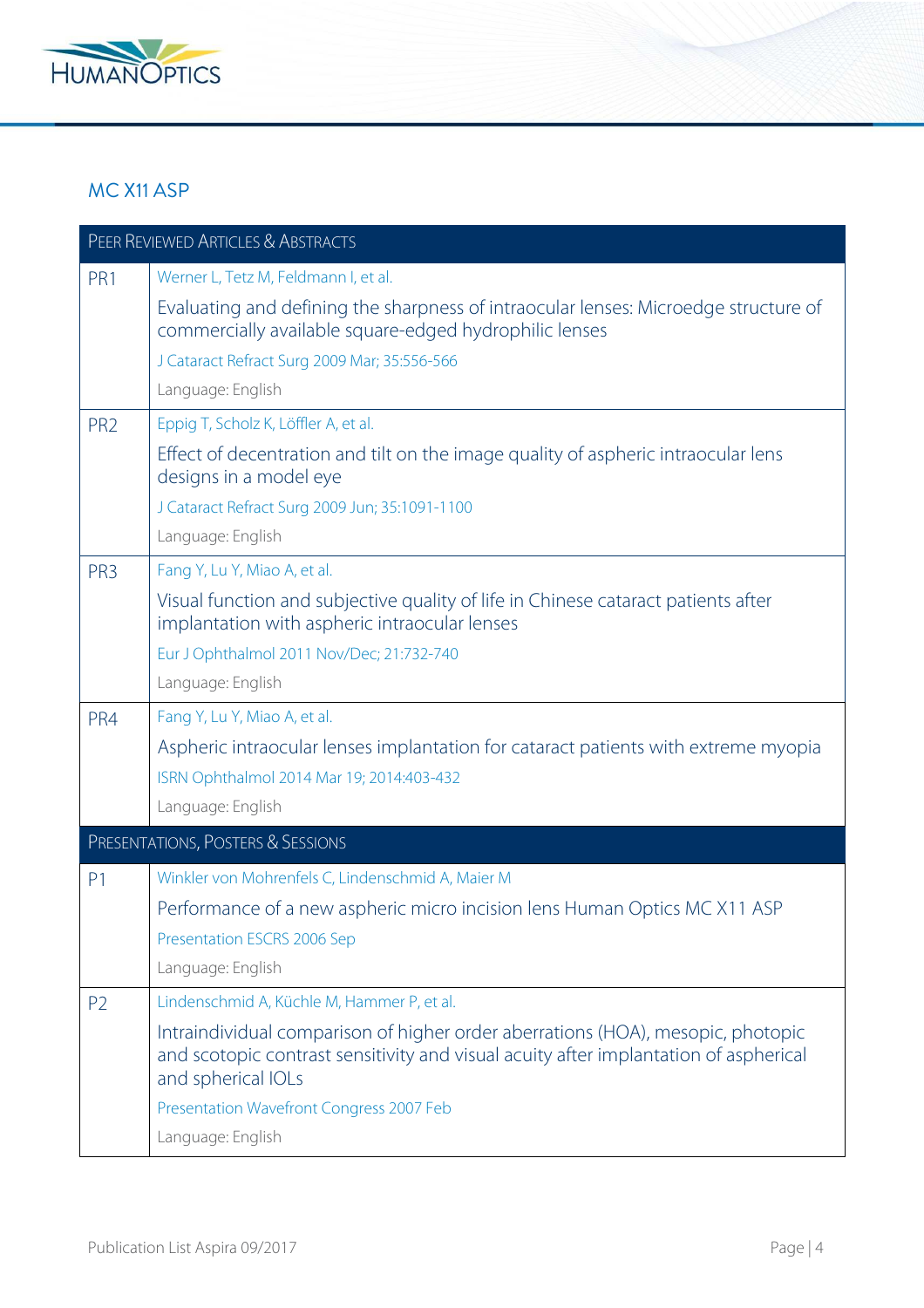

| P <sub>3</sub> | Lindenschmid A, Winkler von Mohrenfels C, Küchle M, et al.                                          |
|----------------|-----------------------------------------------------------------------------------------------------|
|                | Contrast sensitivity with Human Optics aspheric MC X11 ASP and spheric MC 611 MI<br>IOLs            |
|                | Poster ASCRS 2007 Apr/May                                                                           |
|                | Language: English                                                                                   |
| <b>P4</b>      | Lindenschmid A, Winkler von Mohrenfels C, Küchle M, et al.                                          |
|                | Optical aberrations and contrast sensitivity after implantation of aspherical<br>intraocular lenses |
|                | Poster ARVO 2007 May                                                                                |
|                | Language: English                                                                                   |

## ASPIRA-MI / MC 611 MI

|                 | <b>PEER REVIEWED ARTICLES &amp; ABSTRACTS</b>                                                                                                |  |
|-----------------|----------------------------------------------------------------------------------------------------------------------------------------------|--|
| PR1             | Nanavaty MA, Spalton DJ, Boyce B, et al.                                                                                                     |  |
|                 | Edge profile of commercially available square-edged intraocular lenses                                                                       |  |
|                 | J Cataract Refract Surg 2008 Apr; 34:677-686                                                                                                 |  |
|                 | Language: English                                                                                                                            |  |
| PR <sub>2</sub> | Cleary G, Spalton DJ, Hancox J, et al.                                                                                                       |  |
|                 | Randomized intraindividual comparison of posterior capsule opacification between<br>a microincision intraocular lens and a conventional lens |  |
|                 | J Cataract Refract Surg 2009 Feb; 35:265-272                                                                                                 |  |
|                 | Language: English                                                                                                                            |  |
| PR <sub>3</sub> | Nanavaty MA, Spalton DJ, Marshall J                                                                                                          |  |
|                 | Effect of intraocular lens asphericity on vertical coma aberration                                                                           |  |
|                 | J Cataract Refract Surg 2010 Feb; 36:2080-2086                                                                                               |  |
|                 | Language: English                                                                                                                            |  |
| PR4             | Wang H, Wang J, Fan, W, et al.                                                                                                               |  |
|                 | Comparison of photochromic, yellow, and clear intraocular lenses in human eyes<br>under photopic and mesopic lighting conditions             |  |
|                 | J Cataract Refract Surg 2010 Dec; 36:2080-2086                                                                                               |  |
|                 | Language: English                                                                                                                            |  |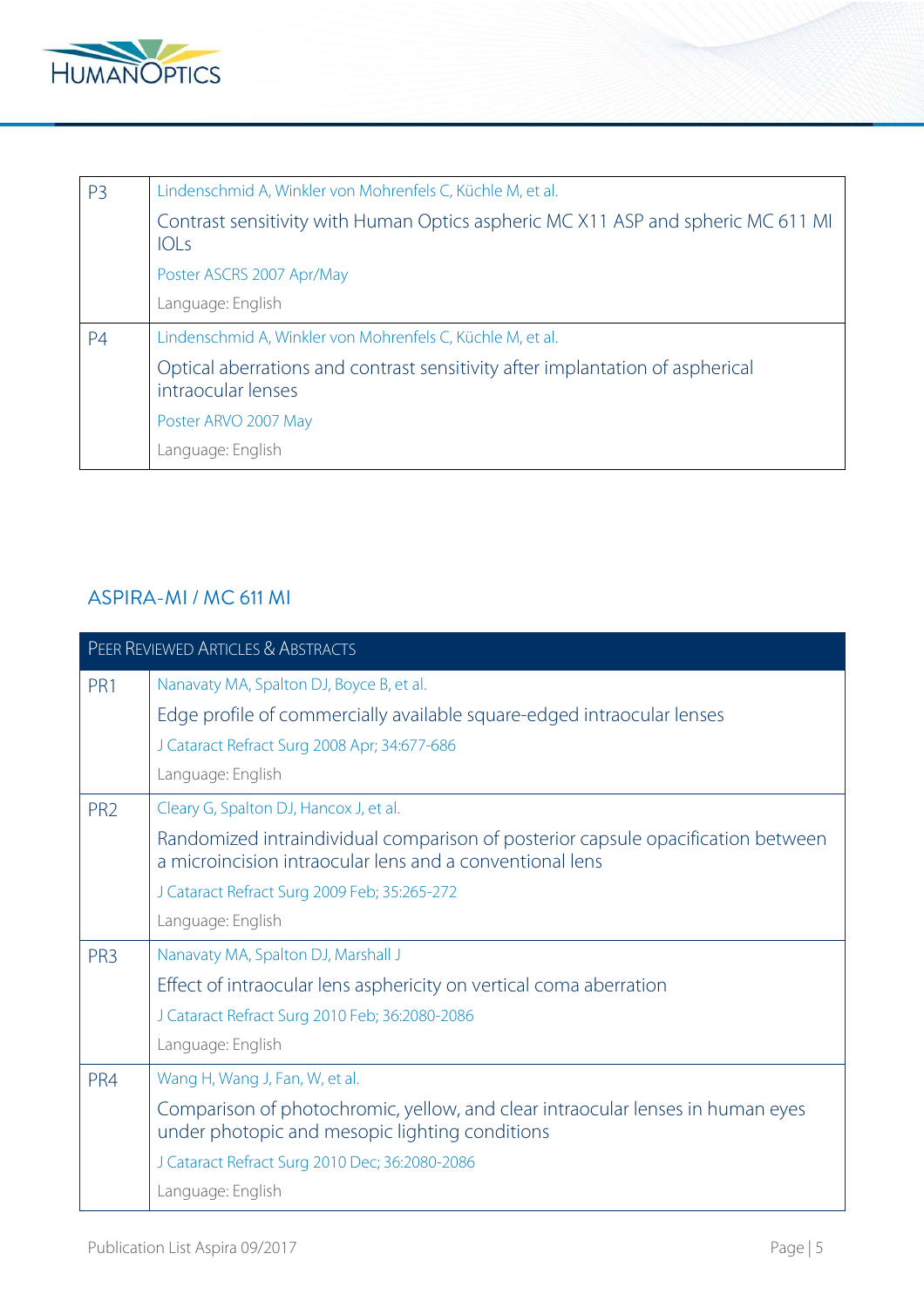

| PRESENTATIONS, POSTERS & SESSIONS |                                                                                                      |
|-----------------------------------|------------------------------------------------------------------------------------------------------|
| P <sub>1</sub>                    | Hunold AC, Reuland M, Limberger I-J, et al.                                                          |
|                                   | Erste Erfahrungen mit der Human Optics MC 611 MI und MC 611 MI-B Micro-<br>Incision-Intraokularlinse |
|                                   | Presentation DOC 2005 Jun                                                                            |
|                                   | Language: German                                                                                     |
| P <sub>2</sub>                    | Hunold AC, Limberger I-J, Rabsilber TM, et al.                                                       |
|                                   | First experiences with the Human Optics MC 611 MI and MC 611 MI-B                                    |
|                                   | Poster ESCRS 2005 Sep                                                                                |
|                                   | Language: English                                                                                    |
| P <sub>3</sub>                    | Hunold AC, Reuland MS, Limberger I-J, et al.                                                         |
|                                   | Evaluierung einer neuen Micro-Incision-Intraokularlinse mit erweiterter scharfer<br>Kante            |
|                                   | Presentation DGII 2006 Mar                                                                           |
|                                   | Language: German                                                                                     |
| P <sub>4</sub>                    | Winkler von Mohrenfels C, Lohmann C-H                                                                |
|                                   | Klinische Ergebnisse der Mikroinzisionslinse MC 611 MI von Human Optics                              |
|                                   | Presentation DOC 2006 May                                                                            |
|                                   | Language: German                                                                                     |
| P <sub>5</sub>                    | Jayaram H, Spalton DJ, Hancox J, et al.                                                              |
|                                   | A fellow eye comparison of PCO rates between the Acrysof MA60 and HumanOptics<br>MC 611 microlens    |
|                                   | Presentation ESCRS 2006 Sep                                                                          |
|                                   | Language: English                                                                                    |
| P6                                | Winkler von Mohrenfels C, Lindenschmid A, Maier M                                                    |
|                                   | Performance of a new aspheric micro incision lens Human Optics MC X11 ASP                            |
|                                   | Presentation ESCRS 2006 Sep                                                                          |
|                                   | Language: English                                                                                    |
| <b>P7</b>                         | Winkler von Mohrenfels C, Lindenschmid A, Maier M, et al.                                            |
|                                   | Clinical outcome with the MC 611 MC microincision lens of Human Optics                               |
|                                   | Poster AAO 2006 Oct                                                                                  |
|                                   | Language: English                                                                                    |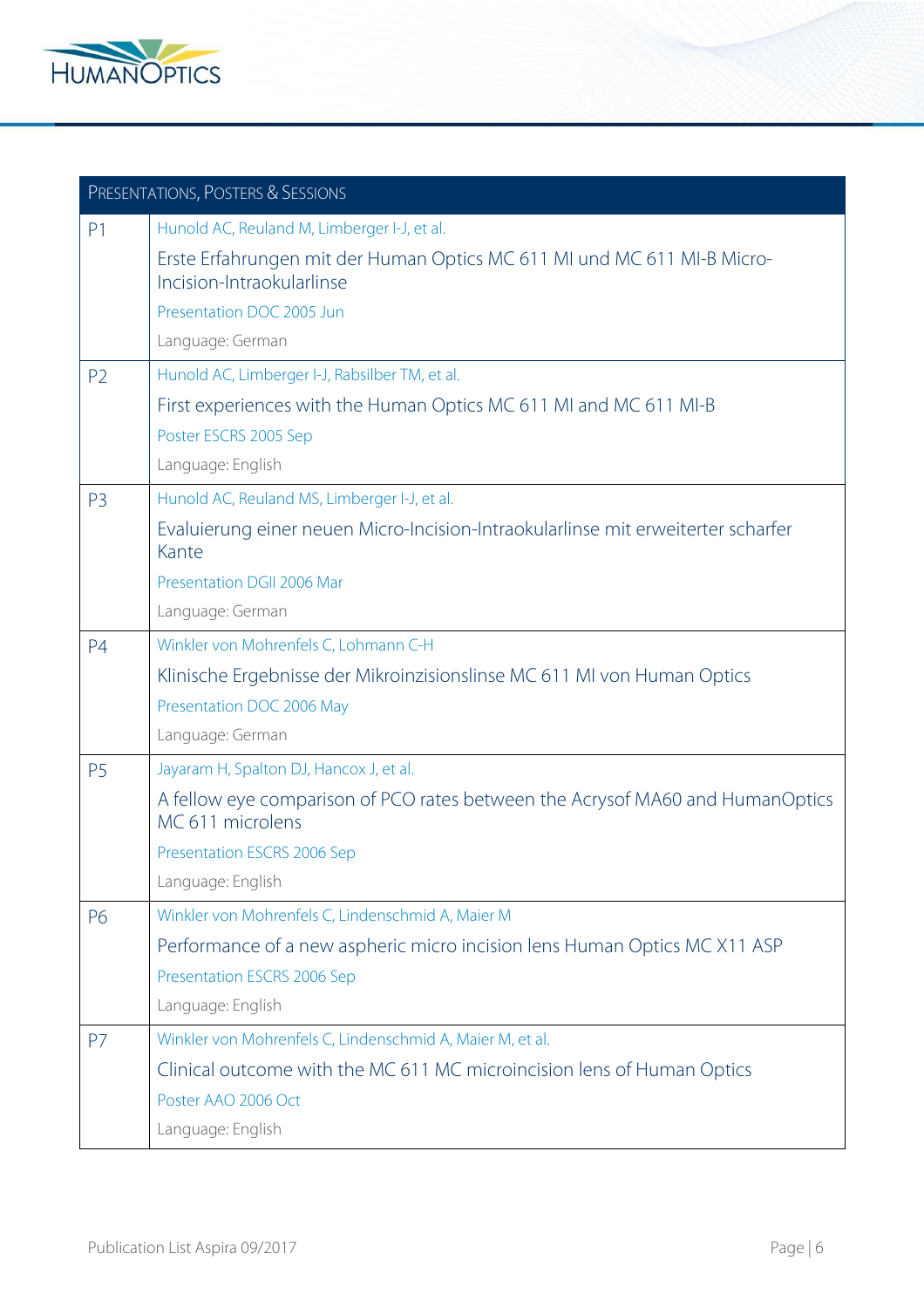

| P <sub>8</sub>  | Lindenschmid A, Küchle M, Hammer P, et al.                                                                                                                                                    |
|-----------------|-----------------------------------------------------------------------------------------------------------------------------------------------------------------------------------------------|
|                 | Intraindividual comparison of higher order aberrations (HOA), mesopic, photopic<br>and scotopic contrast sensitivity and visual acuity after implantation of aspherical<br>and spherical IOLs |
|                 | Presentation Wavefront Congress 2007 Feb                                                                                                                                                      |
|                 | Language: English                                                                                                                                                                             |
| P <sub>9</sub>  | Lindenschmid A, Winkler von Mohrenfels C, Küchle M, et al.                                                                                                                                    |
|                 | Contrast sensitivity with Human Optics aspheric MC X11 ASP and spheric MC 611 MI<br>IOLs                                                                                                      |
|                 | Poster ASCRS 2007 Apr/May                                                                                                                                                                     |
|                 | Language: English                                                                                                                                                                             |
| P <sub>10</sub> | Nanavaty MA, Spalton DJ, Boyce J, et al.                                                                                                                                                      |
|                 | Edge profile of commercially available square-edge intraocular lenses                                                                                                                         |
|                 | Poster ASCRS 2008 Apr                                                                                                                                                                         |
|                 | Language: English                                                                                                                                                                             |

## AS / MC 5812 AS

| PEER REVIEWED ARTICLES & ABSTRACTS |                                                                                                              |
|------------------------------------|--------------------------------------------------------------------------------------------------------------|
| PR1                                | Eppig T, Scholz K, Löffler A, et al.                                                                         |
|                                    | Effect of decentration and tilt on the image quality of aspheric intraocular lens<br>designs in a model eye  |
|                                    | J Cataract Refract Surg 2009 Jun; 35:1091-1100                                                               |
|                                    | Language: English                                                                                            |
| PR <sub>2</sub>                    | Küchle M                                                                                                     |
|                                    | Comparison of visual function with aspheric yellow, aspheric clear and spherical<br>clear intraocular lenses |
|                                    | J Emmetropia 2013 Jul; 4:123-130                                                                             |
|                                    | Language: English                                                                                            |